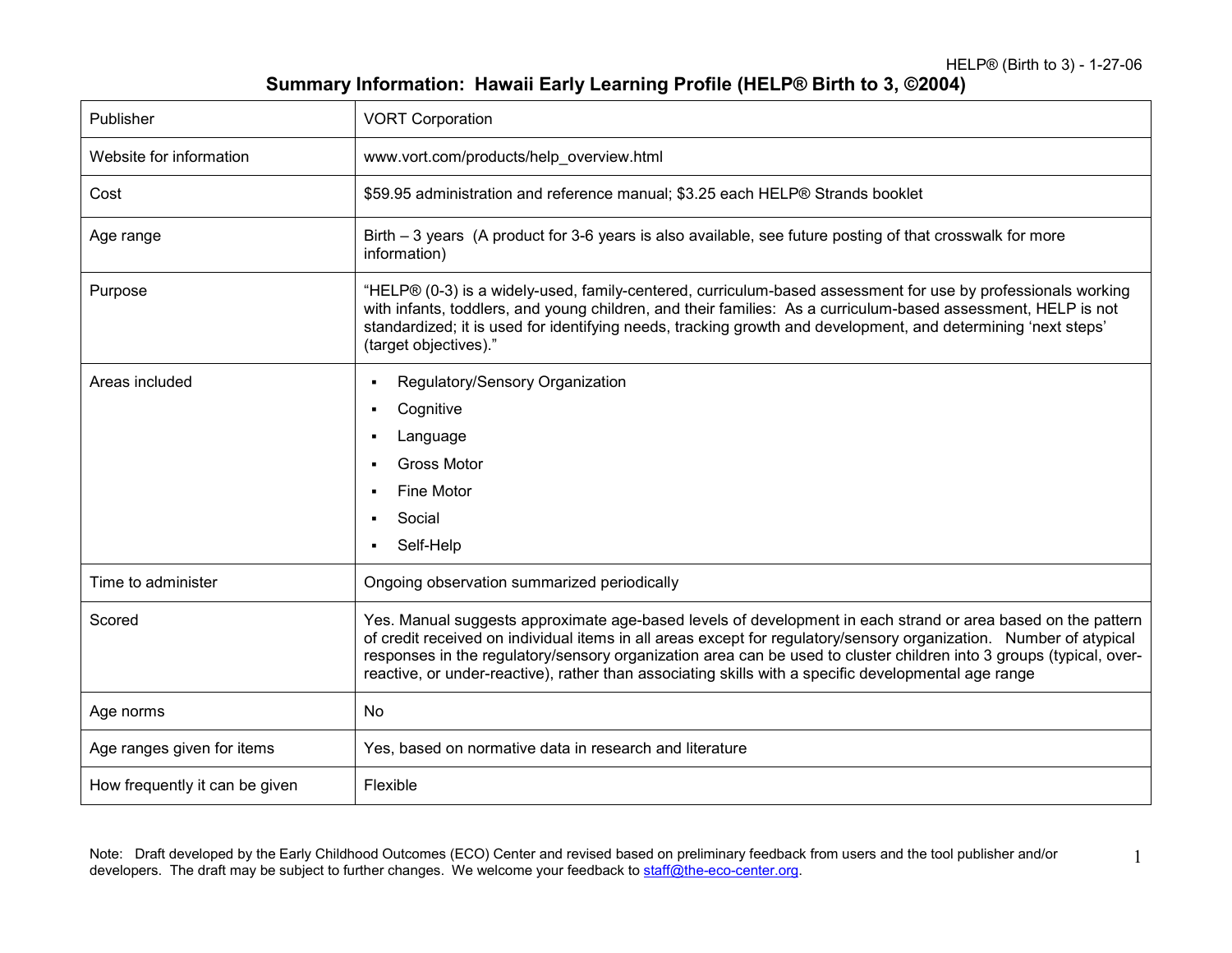## Summary Information (Continued): Hawaii Early Learning Profile (HELP® Birth to 3, ©2004)

| Standardized tasks                          | No. Assessment guidelines include example observation opportunities provided for each skill and general<br>assessment procedures given for each strand. Each skill/behavior has notes with criteria for assigning credit<br>based on the child's behaviors with materials that are typically available within the child's natural environments.<br>Examples of adaptations for children with specific kinds of disabilities or other special needs are included |
|---------------------------------------------|-----------------------------------------------------------------------------------------------------------------------------------------------------------------------------------------------------------------------------------------------------------------------------------------------------------------------------------------------------------------------------------------------------------------------------------------------------------------|
| Based on observation in natural<br>settings | Yes. Observation in multiple settings preferred                                                                                                                                                                                                                                                                                                                                                                                                                 |
| Instructions related to parent role         | Yes. Parent report and/or parent facilitation in eliciting skills are encouraged to most effectively see the child's<br>capabilities                                                                                                                                                                                                                                                                                                                            |
| Data provided on reliability                | Not available                                                                                                                                                                                                                                                                                                                                                                                                                                                   |
| Data provided on validity                   | Not available                                                                                                                                                                                                                                                                                                                                                                                                                                                   |
| Web-based data entry                        | No (under development)                                                                                                                                                                                                                                                                                                                                                                                                                                          |
| Electronic scoring                          | No                                                                                                                                                                                                                                                                                                                                                                                                                                                              |
| Other languages                             | Spanish                                                                                                                                                                                                                                                                                                                                                                                                                                                         |
| Who administers                             | One or more interdisciplinary pediatric/early childhood specialists (e.g., teacher, nurse, occupational therapist,<br>physical therapist)                                                                                                                                                                                                                                                                                                                       |
| Training available through the<br>publisher | Yes                                                                                                                                                                                                                                                                                                                                                                                                                                                             |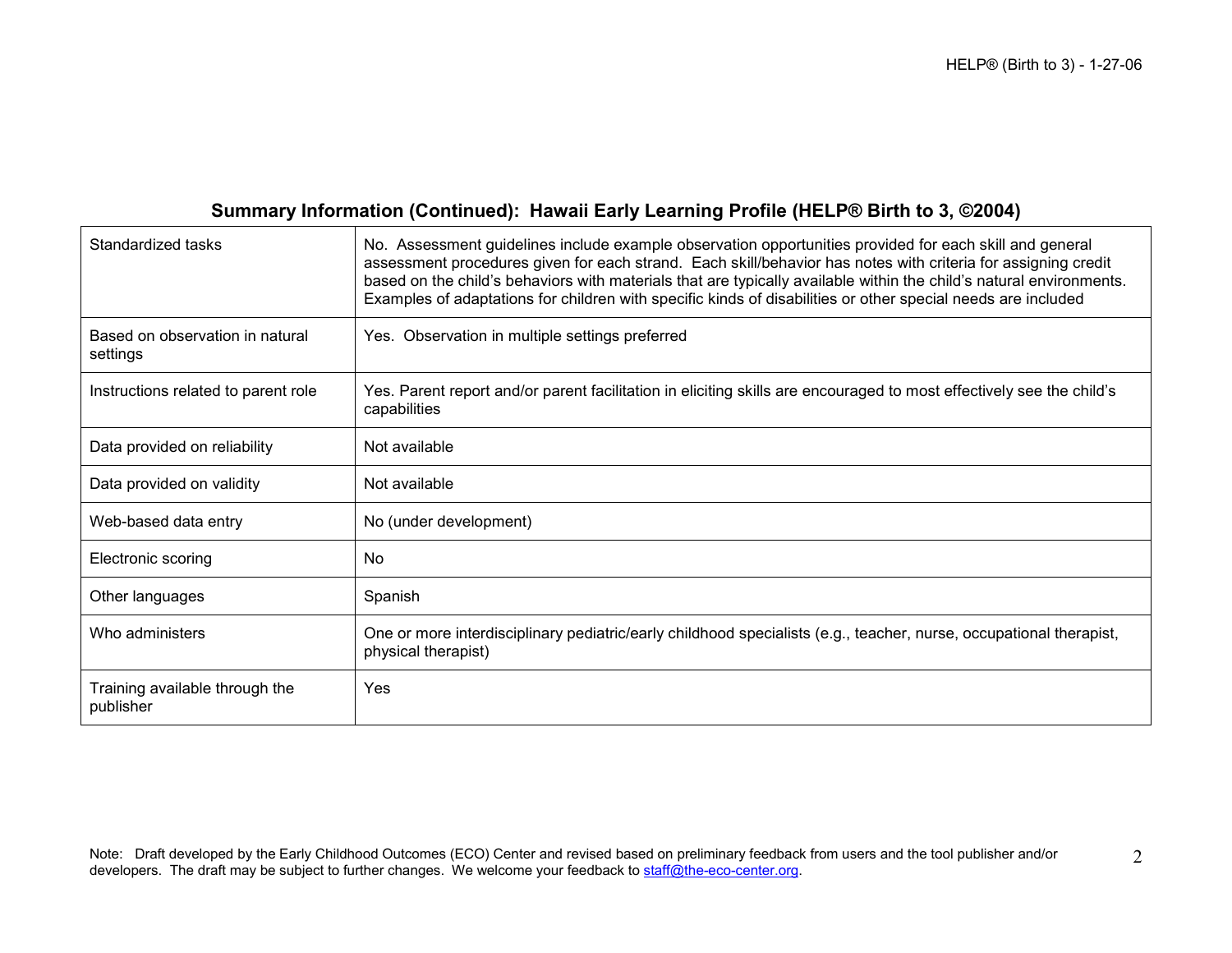## Hawaii Early Learning Profile (HELP® Birth to 3, ©2004): Crosswalk to Child Outcomes

| Outcome 1                                                                                                                                                                                                                                                                          | <b>Outcome 2</b>                                                                                                                                                                                                                                                                                                                                                                                                                                                                                                                                                                                                                                                                                                                                                                                                                                | Outcome 3                                                                                                                                                                                                                                                                                                                                                                                                                                                                                                                                                                                                            |
|------------------------------------------------------------------------------------------------------------------------------------------------------------------------------------------------------------------------------------------------------------------------------------|-------------------------------------------------------------------------------------------------------------------------------------------------------------------------------------------------------------------------------------------------------------------------------------------------------------------------------------------------------------------------------------------------------------------------------------------------------------------------------------------------------------------------------------------------------------------------------------------------------------------------------------------------------------------------------------------------------------------------------------------------------------------------------------------------------------------------------------------------|----------------------------------------------------------------------------------------------------------------------------------------------------------------------------------------------------------------------------------------------------------------------------------------------------------------------------------------------------------------------------------------------------------------------------------------------------------------------------------------------------------------------------------------------------------------------------------------------------------------------|
| Has positive social relationships                                                                                                                                                                                                                                                  | Acquires and uses skills and knowledge                                                                                                                                                                                                                                                                                                                                                                                                                                                                                                                                                                                                                                                                                                                                                                                                          | Takes appropriate action to meet needs                                                                                                                                                                                                                                                                                                                                                                                                                                                                                                                                                                               |
| 5.0 SOCIAL-EMOTIONAL<br>5-1 Attachment/separation/autonomy<br>5-3 Expression of emotions and feelings<br>5-4 Learning rules and expectations<br>5-5 Social interactions and play<br>2.0 II. LANGUAGE - EXPRESSIVE<br>2-4 Communicating with others<br>A. Gesturally<br>B. Verbally | <b>1.0 COGNITIVE DEVELOPMENT</b><br>1-1 Development of symbolic play<br>1-2 Gestural imitation<br>1-3 Sound awareness and localization*<br>1-4 Problem solving<br>A. Object permanence<br>C. Cause and effect<br>1-5 Spatial relationships<br>1-6 Concepts<br>A. Pictures<br>B. Numbers<br>1-7 Discrimination/classification<br>A. Matching and sorting<br>B. Size<br>C. Associative<br>2.0 I. LANGUAGE - RECEPTIVE<br>2-1 Understanding the meaning of words<br>A. Objects, events, and relationships<br>B. Body parts<br>2-2 Understanding and following directions<br>2.0 II. LANGUAGE - EXPRESSIVE<br>2-3 Expressive vocabulary<br>2-4 Communicating with others<br>A. Gesturally<br><b>B.</b> Verbally<br>2-5 Learning grammar and sentence structure<br>2-6 Development of sounds and intelligibility<br>2-7 Communicating through rhythm | <b>1.0 COGNITIVE DEVELOPMENT</b><br>1-4 Problem solving<br>B. Means-ends<br>3.0 GROSS MOTOR DEVELOPMENT*<br>3-1 Prone<br>3-2 Supine<br>3-3 Sitting<br>3-4 Weight-bearing in standing<br>3-5 Mobility and transitional movements<br>3-6. Reflexes/reactions/responses<br>A. Reflexes/reactions<br>B. Anti-gravity responses<br>3-7 Advancing postural control<br>A. Standing<br>B. Walking/running<br>D. Climbing<br>E. Stairs<br>4.0 I. FINE MOTOR DEVELOPMENT-<br><b>FOUNDATIONS*</b><br>4-2 Grasp and prehension<br>4-3 Reach/approach<br>4-4 Development of voluntary release<br>4-5 Bilateral and midline skills |

Note: Draft developed by the Early Childhood Outcomes (ECO) Center and revised based on preliminary feedback from users and the tool publisher and/or<br>developers. The draft may be subject to further changes. We welcome